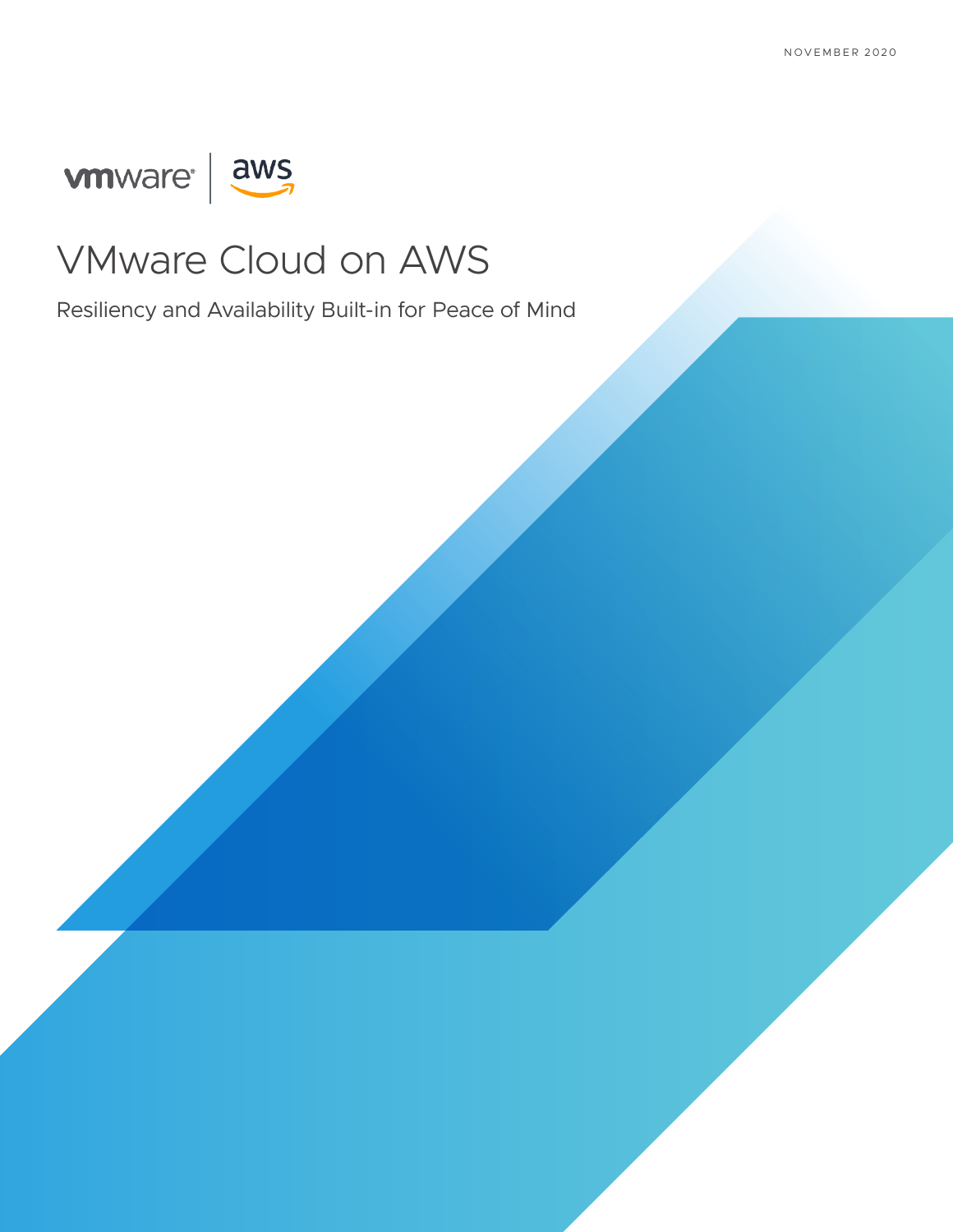# **Table of Contents**



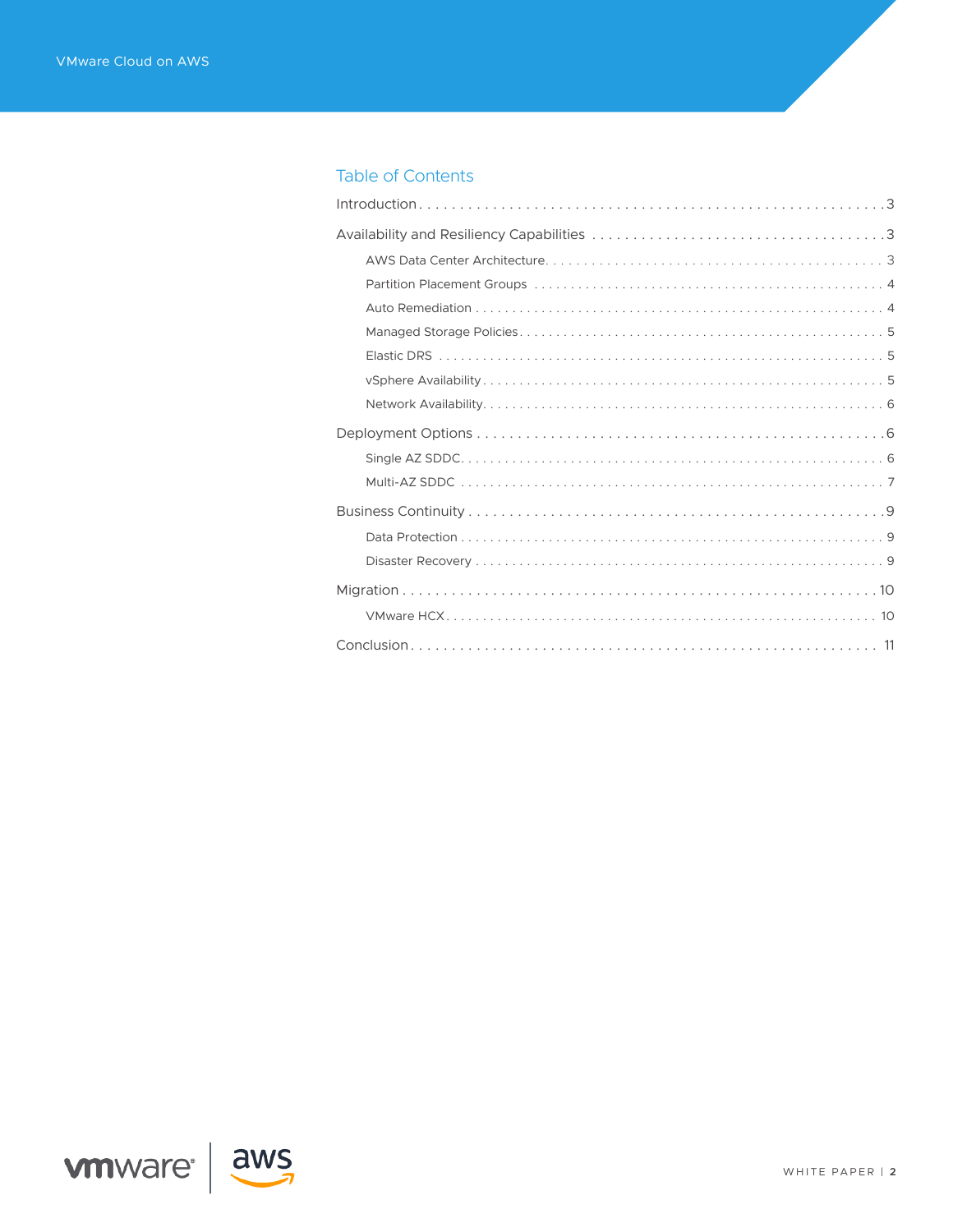# <span id="page-2-0"></span>Introduction

VMware Cloud on AWS provides a seamlessly integrated hybrid cloud platform for running customers' enterprise workloads of today and tomorrow. With VMware Cloud on AWS, customers can start their application and infrastructure modernization journey with minimal disruption to their business. They can rapidly extend and migrate their applications to the cloud in an AWS Region of their choice, live and without the need to change the applications. This cloud service is jointly engineered by VMware and AWS and combines the benefits of VMware's enterprise-class SDDC (Software Defined Data Center) software and the AWS global cloud infrastructure with access to the breadth and depth of 175+ AWS native services.

A key differentiator of VMware Cloud on AWS is that availability and resiliency are designed into the service and the underlying AWS infrastructure. This enables VMware and AWS joint customers to focus on their applications and workloads rather than rethinking availability into the application layer, especially when migration and extension projects have stringent timelines associated with them. VMware and AWS have developed a highly available service that makes VMware Cloud on AWS the easiest and fastest path to the cloud to migrate specific applications, move entire data centers, extend into the cloud, or protect it for business continuity and resiliency. In fact, according to a recent study done by IDC, VMware Cloud on AWS customers that were interviewed experienced an 83% reduction in unplanned downtime.<sup>1</sup>

The core foundation of VMware Cloud on AWS is the VMware Software Defined Data Center (SDDC). The SDDC is based on VMware Cloud Foundation and integrates VMware vSphere, VMware vSAN, VMware NSX, and VMware HCX to create a platform that can be deployed typically in under 2 hours on AWS infrastructure in any one of the 17 Global AWS Regions (including a special controlled instance running in AWS GovCloud (US)). Customers are presented with the VMware Cloud on AWS Console or API that enables them to create an SDDC by selecting the AWS Region and Availability Zones. Once installation completes, customers have a fully functioning and fully managed and supported VMware Cloud on AWS SDDC. Behind the scenes, VMware and AWS manage the software and the infrastructure to provide a seamless, highly available service.

This whitepaper discusses the availability and resiliency capabilities included in a VMware Cloud on AWS SDDC and the different deployment options that are available.

# Availability and Resiliency Capabilities

# AWS Data Center Architecture

Amazon Web Services has the concept of Regions, which are physical locations around the world containing clustered data centers. AWS calls each group of logical data centers an Availability Zone (AZ). Each AWS Region consists of multiple, isolated, and physically separate AZs within a geographic area. Unlike other cloud providers, who often define a region as a single data center, the multiple AZ design of every AWS Region offers many advantages for customers. Each AZ has independent power, cooling, and physical security. They are connected via redundant, high bandwidth, ultra-low-latency, networks. AWS customers focused on high availability can design their applications to run in multiple AZs to achieve even greater fault-tolerance. AWS infrastructure Regions meet the highest levels of security, compliance, and data protection.

An AZ is one or more discrete data centers with redundant power, networking, and connectivity in an AWS Region. AZs give customers the ability to operate production applications and databases that are more highly available, fault tolerant, and scalable than would be possible from a single data center. All AZs in an AWS Region are interconnected with high-bandwidth, low-latency networking, over fully redundant, dedicated metro fiber providing high-throughput, low-latency networking between AZs. All traffic between AZs is encrypted, and the network performance is sufficient to accomplish synchronous replication between AZs. AZs make partitioning applications for high availability easy. If an application is partitioned across AZs, companies are better isolated and protected from issues such as power outages, lightning strikes, tornadoes, earthquakes, and more. AZs are physically separated by a meaningful distance, many kilometers, from any other AZ, although all are within 100 km (60 miles) of each other.

The AWS control plane (including APIs) and AWS Management Console are distributed across AWS Regions and utilize a multi-AZ architecture within each region to deliver resiliency and ensure continuous availability. This ensures that customers avoid having a critical service dependency on a single data center. AWS can conduct maintenance activities without making any critical service temporarily unavailable to any customer.

Water, power, telecommunications, and internet connectivity are designed with redundancy, so continuous operations can be maintained in an emergency. Electrical power systems are designed to be fully redundant so that in the event of a disruption, uninterruptible power supply units can be engaged for certain functions, while generators can provide backup power for the entire facility. People and systems monitor and control the temperature and humidity to prevent overheating, further reducing possible service outages. AWS teams run diagnostics on machines, networks, and backup equipment to ensure they're in working order now and in an emergency. Routine maintenance checks on data center equipment and utilities are part of regular operations.



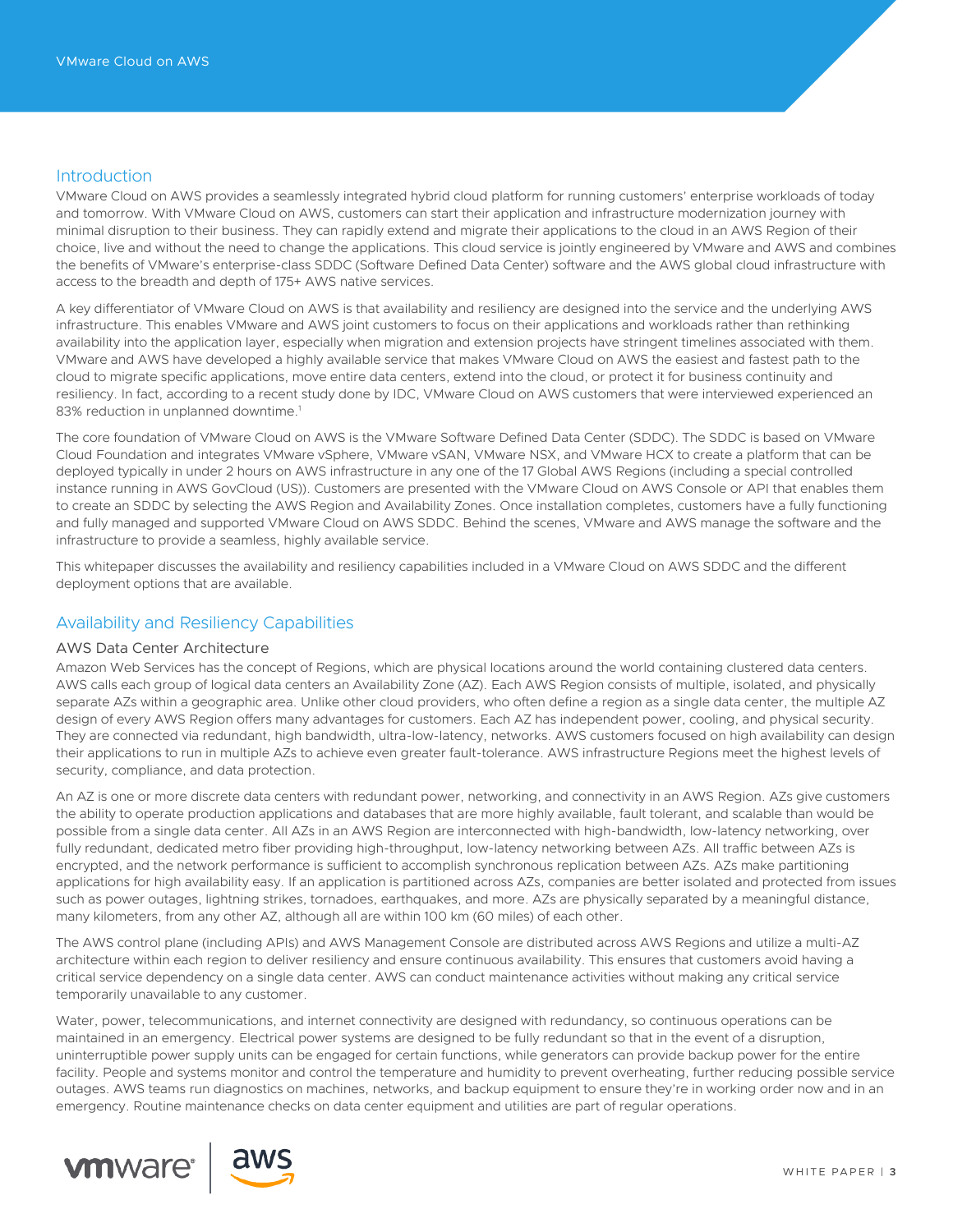# Partition Placement Groups

VMware Cloud on AWS leverages AWS Partition Placement Groups (PPG). With this feature, EC2 instances are spread across logical partitions that do not share underlying hardware, including the physical rack, to minimize the impact of host and rack failures.

VMware Cloud on AWS automatically allocates Partition Placement Groups within an SDDC cluster. Instances in a cluster are placed on a best-effort basis in separate logical partitions that do not share underlying hardware. Placement happens automatically for every new SDDC, cluster or host add operation. Customers simply benefit from the increased availability of Partition Placement Groups; there is no configuration or effort required.

Figure 1 shows an example placement for a 3-host cluster.

When hosts in a cluster are fully placed in separate partitions, a failure, such as a Top-of-Rack switch going down, impacts a single host instead of multiple hosts in a cluster. This aligns with VMware vSAN SPBM policies. With the SPBM Failures-To-Tolerate (FTT) setting, a cluster can recover from one or two host failures. Note that a single Top-of-Rack switch failure can impact multiple clusters in an SDDC, but with Partition Placement Groups only a single host per cluster is affected and the single host failure does not impact workloads. For example, if Partition 2 in the figure above experiences a Top-of-Rack switch failure,

there will be two host failures in the



Figure 1. Example placement for a 3-host cluster

SDDC, but only one host failure in each cluster and each of those failures doesn't impact workloads. As a result, AWS Partition Placement Groups and VMware vSAN SPBM combine to provide a solution that is very resilient to rack failures.

Partition Placement Groups is an AWS feature that provides customers with added protection against single points of failure. With the collaboration between VMware and AWS, the VMware Cloud on AWS service brings this capability automatically and transparently to customers.

See AWS documentation for more information on *[Partition Placement Groups](https://docs.aws.amazon.com/AWSEC2/latest/UserGuide/placement-groups.html#placement-groups-partition)*.

#### Auto Remediation

VMware Cloud on AWS SDDCs are deployed using bare metal instances in the global AWS infrastructure. VMware and AWS work together to keep SDDCs healthy and available:

- VMware regularly delivers software bug fixes, new features, and software upgrades.
- AWS delivers a robust global cloud infrastructure that is constantly improving.
- AWS performs host planned maintenance for hardware repair/replacement across the fleet.
- VMware and AWS work closely to detect and repair any failures that do occur and to improve software, hardware, and processes to reduce the chances of future failure.

To minimize the impact of host failures, VMware Cloud on AWS implements an Auto Remediation service that monitors every host across all customers and springs into action whenever there is a problem. The Auto Remediation service works in conjunction with predictive features such as vSphere HA and DRS along with the resilient storage capabilities of vSAN to automate recovery from failed hosts, minimizing downtime and impact to customer SDDCs. Unlike in an on-premises deployment, there is no need to maintain hot spares in the cloud. VMware and AWS jointly manage the pool of instances in every Region and AZ to ensure Auto Remediation has sufficient spare capacity to automatically replace a faulty host with a healthy new one. This happens without the need for customer intervention.

Learn more about *[Auto Remediation with VMware Cloud on AWS](https://cloud.vmware.com/community/2020/02/20/auto-remediation-vmware-cloud-aws-2/)*.

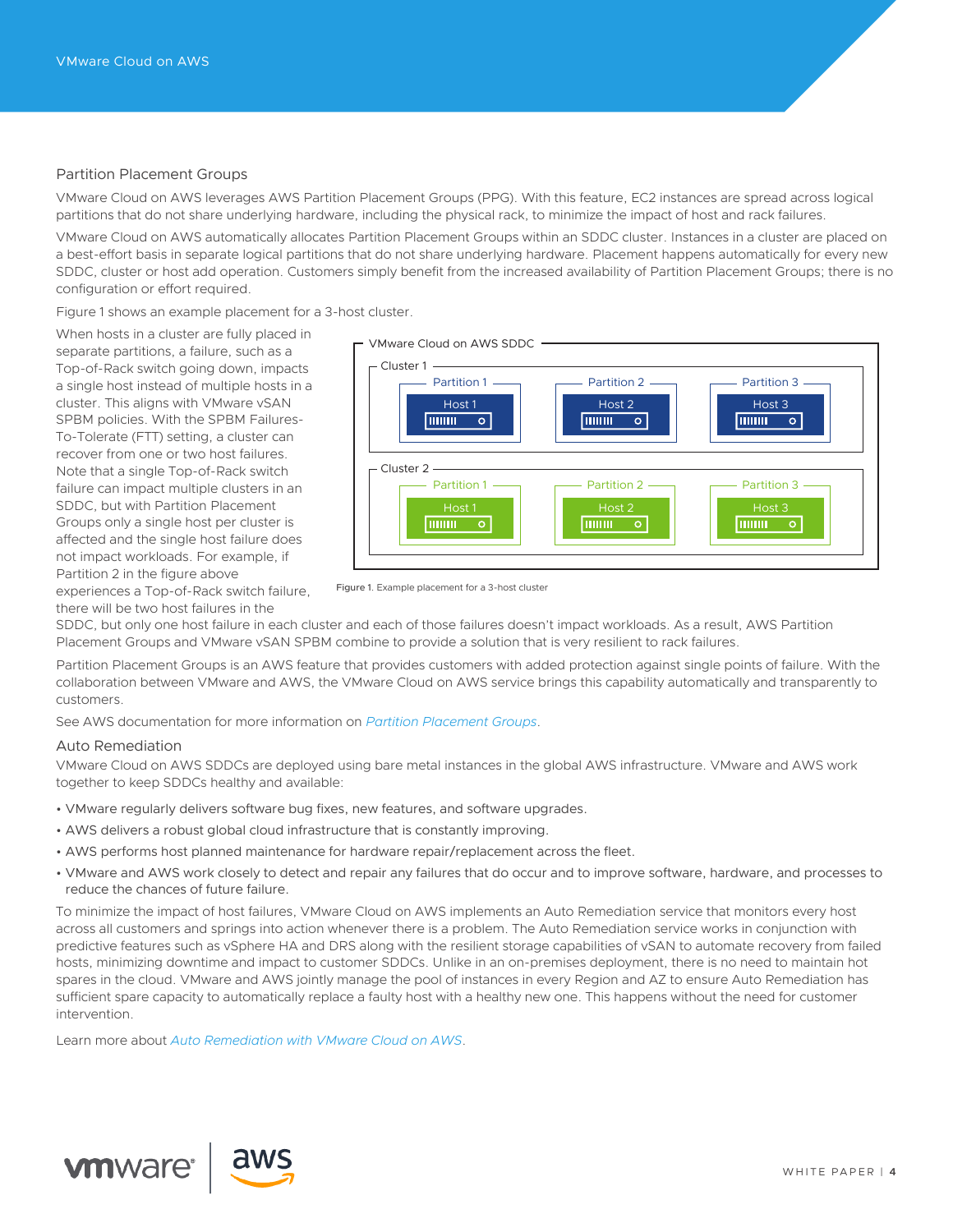# Managed Storage Policies

VMware Operations manage the vSAN cluster, but that is not to say that customers have no control over storage, thanks to Storage Policy-Based Management (SPBM). SPBM is the declarative control plane that manages all data services inside vSAN. It empowers VMware Cloud on AWS customers to mix and match different classes of data logically via policy.

By default, any new VMs, VMDKs, containers, etc. are associated with the workload policy integrated into the service. VMware Operations configures and manages this policy based on cluster scale and type. Customers are free to create a custom policy for any reason. These policies are stored within the vCenter Server and can be applied to any new or existing VM/VMDK, even a Kubernetes container. Later, if the requirements change, customers can either update the policy - updating any associated objects all at once - or create a new policy and then change the association. Storage Policy Based Management empowers rational data management regardless of scale.

Getting started with this powerful system is a simple process. Every vSAN policy contains an Availability rule - and may optionally include advanced settings should they be warranted. Focusing on the Availability declaration, this is a two-step process. First, the site disaster tolerance controls which AZs should have a copy of the data. Then, the failures to tolerate configures how resilient to failure each copy is. This combination empowers customers to mix and match business-critical workloads alongside less essential workloads, with the ease of policy change controlling if a VM and its data should be synchronously replicated between AZs or pinned to a particular AZ..

Find out more about *[SPBM for VMware Cloud on AWS](http://Managed Storage Policies
VMware Operations manage the vSAN cluster, but that is not to say that customers have no control over storage, thanks to Storage Policy-Based Management (SPBM). SPBM is the declarative control plane that manages all data services inside vSAN. It empowers VMware Cloud on AWS customers to mix and match different classes of data logically via policy. 
By default, any new VMs, VMDKs, containers, etc. are associated with the workload policy integrated into the service. VMware Operations configures and manages this policy based on cluster scale and type. Customers are free to create a custom policy for any reason. These policies are stored within the vCenter Server and can be applied to any new or existing VM/VMDK, even a Kubernetes container. Later, if the requirements change, customers can either update the policy - updating any associated objects all at once - or create a new policy and then change the association. Storage Policy Based Management empowers rational data management regardless of scale. 
Getting started with this powerful system is a simple process. Every vSAN policy contains an Availability rule - and may optionally include advanced settings should they be warranted. Focusing on the Availability declaration, this is a two-step process. First, the site disaster tolerance controls which AZs should have a copy of the data. Then, the failures to tolerate configures how resilient to failure each copy is. This combination empowers customers to mix and match business-critical workloads alongside less essential workloads, with the ease of policy change controlling if a VM and its data should be synchronously replicated between AZs or pinned to a particular AZ. 
Find out more about SPBM for VMware Cloud on AWS and vSAN Policies.
)* and *[vSAN Policies](https://docs.vmware.com/en/VMware-Cloud-on-AWS/services/com.vmware.vsphere.vmc-aws-manage-data-center-vms.doc/GUID-EDBB551B-51B0-421B-9C44-6ECB66ED660B.html)*.

# Elastic DRS

In addition to a robust and highly available infrastructure, the VMware Cloud on AWS service also helps ensure that applications have the capacity and resources they need to perform optimally. VMware and AWS work closely together to ensure sufficient capacity in every AWS Region and AZ across the globe. As a result, customers do not need to overprovision their SDDCs by purchasing more instances than they need. Instead, customers can elastically add hosts in minutes when needed.

VMware has also developed the Elastic DRS (EDRS) feature to automate the scaling of SDDCs when storage capacity, memory, or CPU thresholds are reached. Customers have a choice of four policies:

- 1. Default storage scale-out
- 2. Optimize for best performance
- 3. Optimize for lowest cost
- 4. Optimize for rapid scale-out

Each of the Elastic DRS policies has a different purpose, depending on customer needs. SDDC clusters always scale out if the 75% storage capacity threshold is reached. The automatic scaling leads to consistent vSAN performance and is necessary to ensure availability and support of the SDDC. Automatic scale-out and scale-in based on memory and CPU thresholds provides optimal resources for applications.

Learn more about *[Elastic DRS](https://cloud.vmware.com/community/2019/05/15/elastic-drs-vmware-cloud-aws/)* and *[Rapid Scale-Out](https://cloud.vmware.com/community/2020/04/16/rapid-scale-elastic-drs-vmware-cloud-aws/)* for VMware Cloud on AWS

#### vSphere Availability

vSphere High Availability (HA) and the Distributed Resource Scheduler (DRS) are enabled on all vSphere clusters within the SDDC by default and fully managed by VMware. These capabilities combined result in a more resilient and well-balanced cluster.

vSphere HA ensures the availability of virtual machines by restarting them on healthy hosts within the cluster if a host failure occurs. This works in conjunction with the VMware Cloud on AWS Auto Remediation service outlined above. vSphere HA is configured with Admission Control enabled reserving a percentage of cluster resources for failover capacity as well as host failure and isolation enabled. Virtual machine and application monitoring are also enabled.

vSphere DRS is used to manage resources such as CPU and memory to automatically resolve resource overcommitment and guarantee or limit resources to ensure performance and efficient usage. Virtual machines will be migrated to balance the cluster for optimal usage and performance. Resource pools are created by default to isolate management and customer workloads, and resources to management VMs are guaranteed via reservations. Customers can create additional resource pools to guarantee or limit CPU and memory usage across their workloads to meet their needs. vSphere DRS is configured with a migration threshold set to level 3 (default) to avoid excessive vMotion operations.

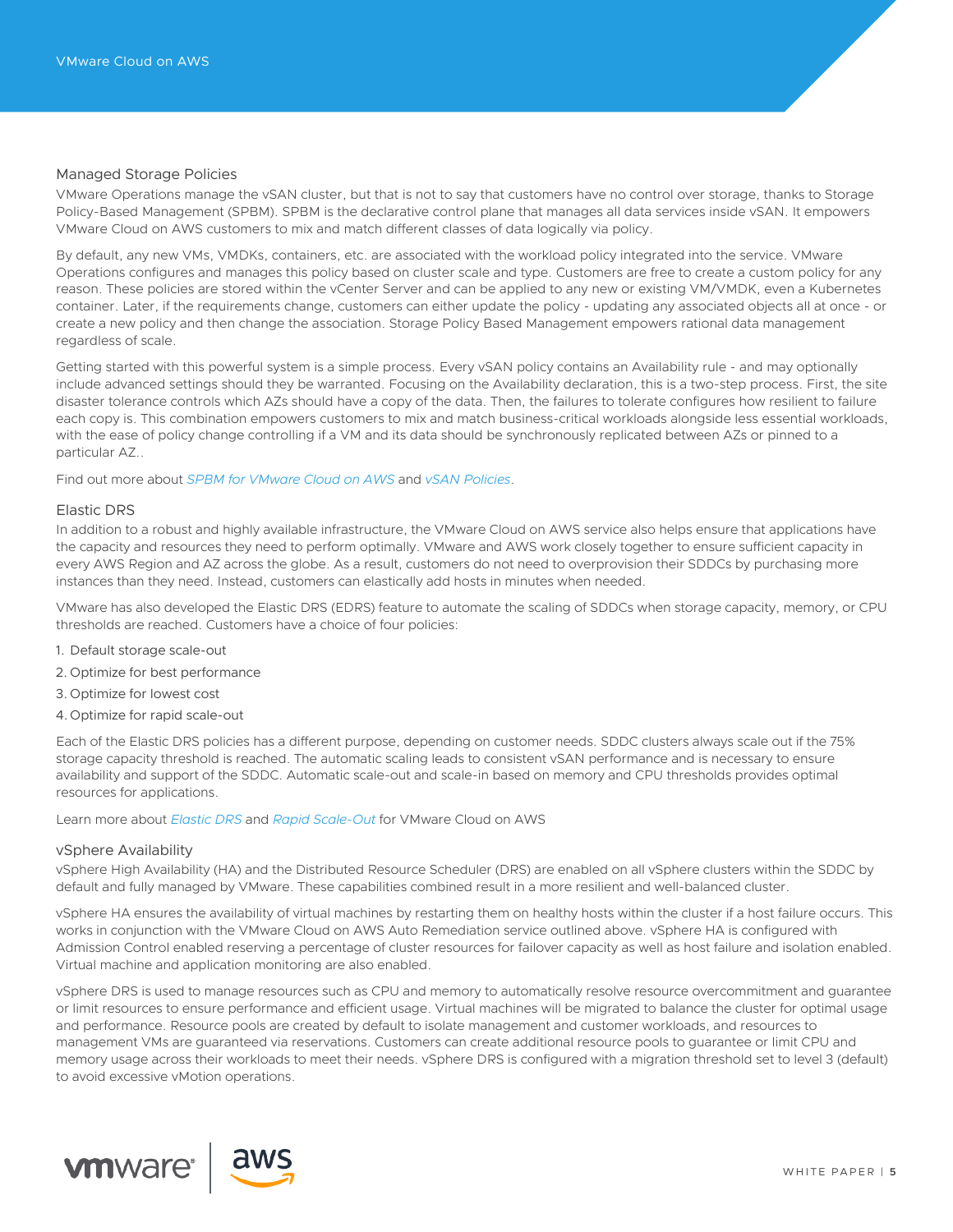# Network Availability

A key attribute of any solution's availability is the network, and VMware Cloud on AWS is no exception. There are two primary components utilized to deliver a high performance, scalable and resilient network which customers require for their workloads. The first is the underlying AWS network infrastructure that provides connectivity from the underlying hosts to the top of the rack network switches and beyond. AWS has a highly engineered networking solution that has been proven over the years and every SDDC ultimately relies on this underlying network to communicate.

VMware and AWS have partnered closely to engineer a robust connectivity model between each SDDC and the AWS network in a way that is easy to consume, operationally sustainable, and innovative in the way access to native AWS services is delivered. The perimeter of the SDDC is the Edge router which is powered by VMware NSX. The Edge router is a virtual machine that enjoys the protection mechanisms of VMware vSphere including resource reservations and vSphere HA. The Edge router itself is deployed in an Active/ Standby pair with state synchronization between the two nodes. In the event of a failure, the Standby Edge router assumes all of the routing and security functions without the need for TCP sessions to be re-established. NSX Edge software is also updated with only a brief disruption as part of the *[SDDC upgrade process](https://docs.vmware.com/en/VMware-Cloud-on-AWS/services/com.vmware.vmc-aws-operations/GUID-EE89B216-BE93-4A1A-9280-8F20E2A5266F.html)*.

A unique VMware and AWS specific integration is the use of an AWS Elastic Network Interface (ENI) to provide high speed connectivity to an AWS VPC that is paired to every SDDC called a Connected VPC. Customers can implement native AWS services like S3, EC2, and more in the Connected VPC and allow them to have high speed access to VMs in the SDDC over the ENI through the VMware NSX Edge router. Every host in the SDDC is connected to the ENI so that this critical path is available if the host with the active NSX Edge router fails and the Standby takes over, and connectivity across the ENI is maintained.

As of VMware Cloud on AWS Release 1.12, a new option for connectivity was introduced, VMware Transit Connect. Transit Connect is a VMware managed implementation of a highly available AWS Transit Gateway (TGW). Transit Connect simplifies complex network tasks through the use of SDDC Groups to allow customers a fast and easy way to interconnect SDDCs, native AWS VPCs and back to their on-premises data centers. VMware Transit Connect "plugs into" an SDDC through the VMware NSX Edge router and as such is able to take advantage of the same high availability attributes that the Active/Standby design employs. The VMware Managed Transit Gateway (VTGW) component of Transit Connect is in and of itself highly available in the same way that the native AWS TGWs are and uses the underlying AWS infrastructure to provide resilient network connectivity between SDDC Group members.

Learn more about *[VMware Transit Connect](https://blogs.vmware.com/networkvirtualization/2020/09/vmware-transit-connect-simplifying-networking-for-vmc.html/)*.

# Deployment Options

#### Single AZ SDDC

The basic deployment option for an SDDC is to deploy all bare metal hosts in a single AWS AZ. An SDDC has one or more clusters and each cluster can have from 2 to 16 hosts in a production environment. To comply with the VMware Cloud on AWS SLA terms, clusters up to 5 hosts must have SPBM configured with FTT=1 while clusters of 6 or more hosts require FTT=2. This ensures that the cluster can tolerate host failures without data loss.

An SDDC deployed in a single AZ is susceptible to a failure that impacts the entire AZ, but VMware Cloud on AWS availability and resiliency capabilities minimize the impact of the more localized failures.

- Auto Remediation: Auto Remediation actively monitors the SDDC and remediates or replaces hosts when necessary.
- Partition Placement Groups: Rack level failures, such as Top-of-Rack switch failures, do not impact more than one host per cluster.
- Managed Storage Policies: Replication or erasure coding protect against data loss in the event of a host failure. By default, the managed policy automatically changes the managed objects to be protected.
- Elastic DRS: Clusters scale out and scale in as needed to maintain an optimal environment for applications in the SDDC.

While these combined capabilities drastically improve the robustness of an SDDC deployed in a single AZ, the most resilient deployment model stretches the SDDC clusters over two AZs, increasing availability significantly.



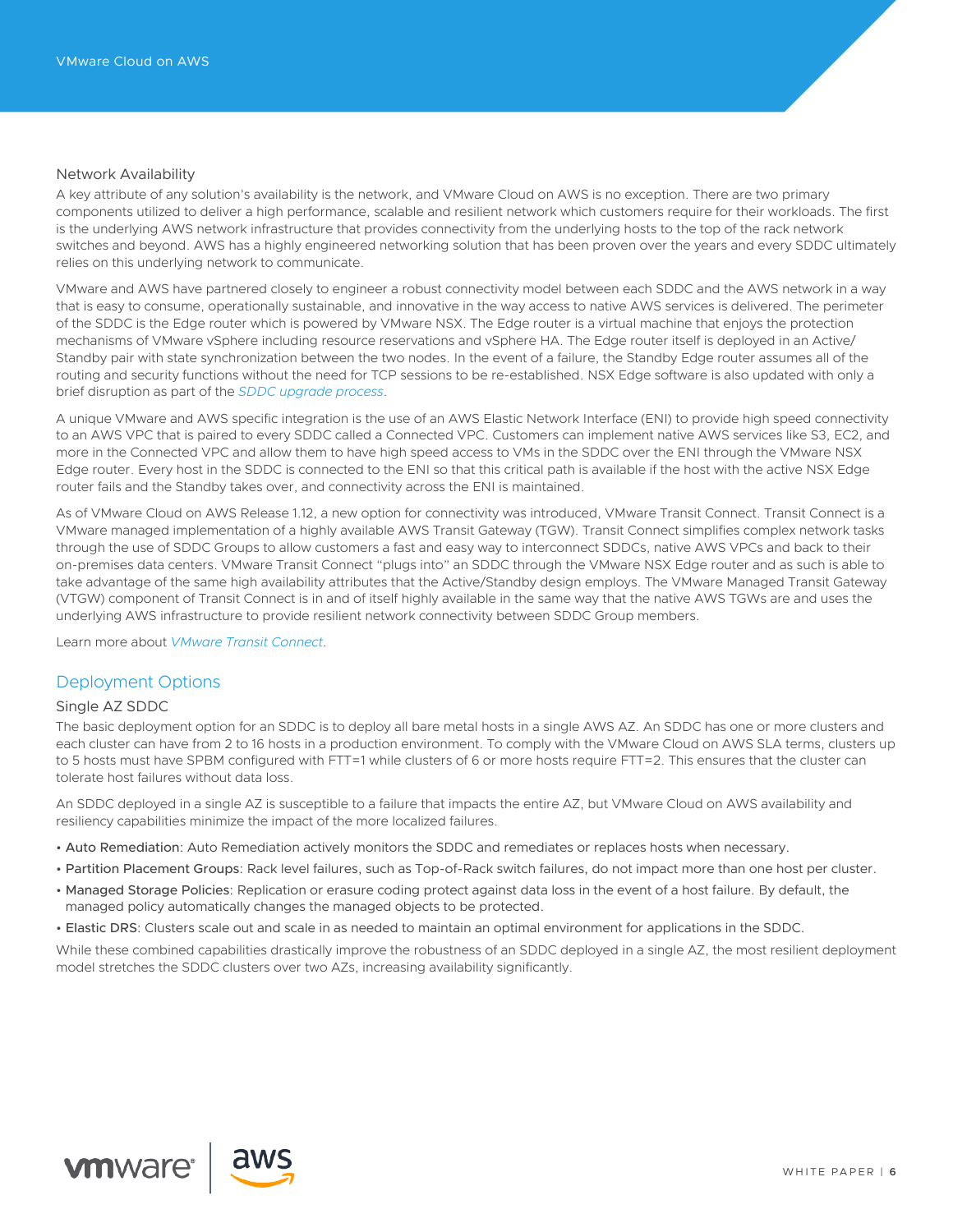# Multi-AZ SDDC

Multi-AZ SDDCs, or stretched clusters, is the preferred deployment for highly available VMware Cloud on AWS SDDCs. In traditional cloud deployments, if a service requires additional resiliency, traditional applications need to be refactored to obtain high availability. With Stretched Clusters, using native vSAN, customers deploy the bare metal AWS instances of an SDDC across two AZs, creating a cluster that can survive the loss of an entire AZ. Both AZs can run virtual machines. The data belonging to the virtual machines is synchronously mirrored between AZs to maintain accessibility if an AZ is offline.

Figure 2 shows an 8 host Stretched Cluster with 4 hosts in one AZ and 4 hosts in the other. There is also a fully



Figure 2. 8 host stretched cluster

managed witness node in a third AZ that is used as a tiebreaker to guard against split brain scenarios.

The underlying vSAN Stretched Clusters technology synchronously replicates I/O writes between the AZs. If two or more hosts fail in an AZ or an AZ fails entirely, the service automatically recovers management and customer workloads to continue operating in the surviving AZ. With VMware Cloud on AWS, existing on-premises applications can be migrated as-is to the cloud and they can immediately benefit from the added protection of Stretched Clusters.

The underlying vSAN Stretched Clusters technology synchronously replicates I/O writes between the AZs. If two or more hosts fail in an AZ or an AZ fails entirely, the service automatically recovers management and customer workloads to continue operating in the surviving AZ. With VMware Cloud on AWS, existing on-premises applications can be migrated as-is to the cloud and they can immediately benefit from the added protection of Stretched Clusters.

The Stretched Clusters feature is implemented and managed by the VMware Cloud on AWS service. There are some configuration options:

1. Customers must specify that they would like an SDDC to be configured with Stretched Clusters enabled. As shown in Figure 3, this is a simple checkbox when the user deploys an SDDC.

| 1. SDDC Properties        | Give your SDDC a name, choose a size, and specify the AWS region where it will be created. |
|---------------------------|--------------------------------------------------------------------------------------------|
| <b>AWS Region</b>         | US East (N. Virginia)<br>$\checkmark$                                                      |
| Deployment                | $\triangledown$ Stretched Cluster $(i)$<br>Single Host<br>Multi-Host                       |
| <b>Host Type</b>          | 13 (Local SSD) (i) (3en (Local SSD) (i)                                                    |
| Time 2 CDDC double amount |                                                                                            |

Figure 3. SDDC deployment



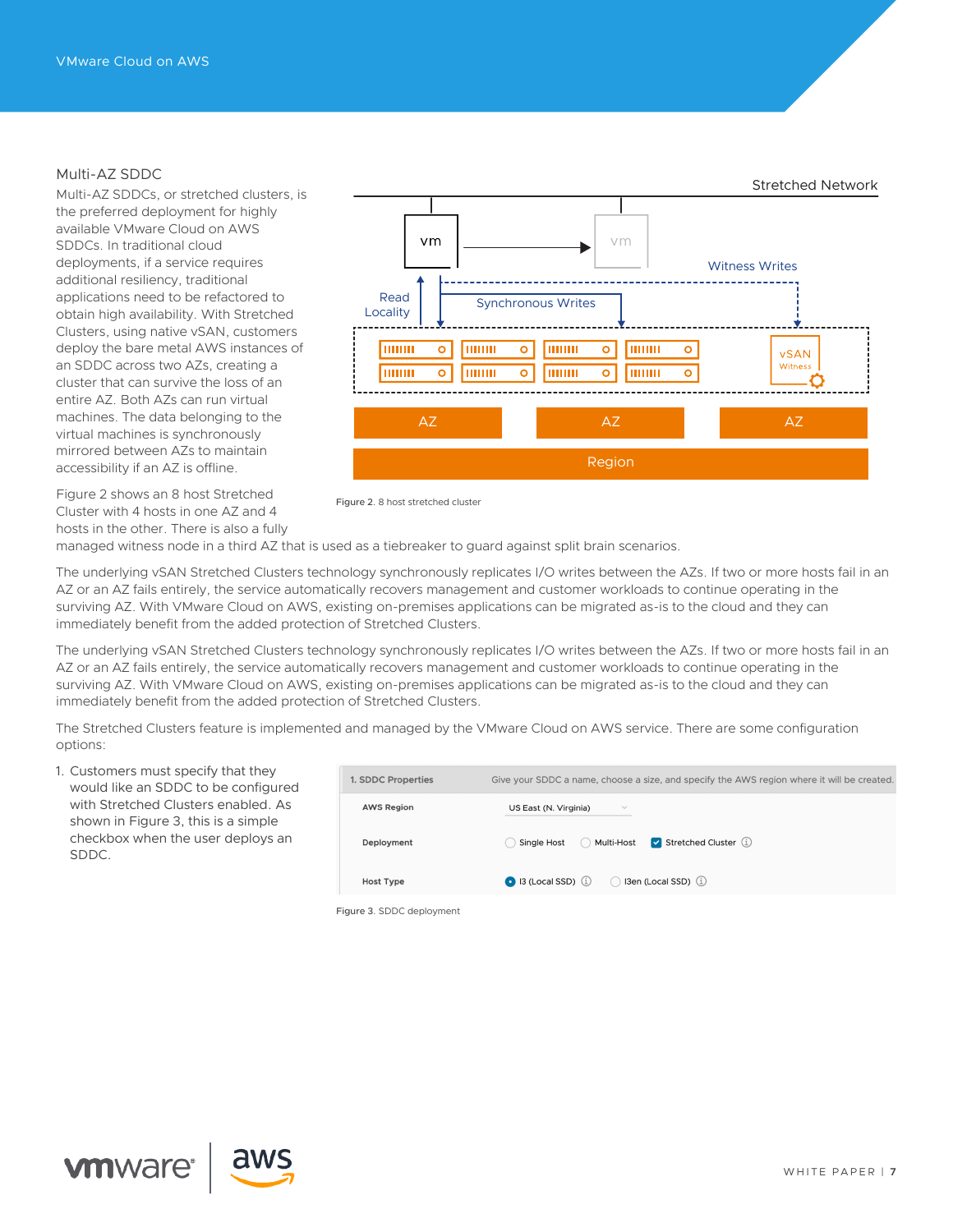2. Two AZs and the related network subnets are selected. (Figure 4)

3. SPBM policy can be customized, although users are often better off relying on automatic policy management. (Figure 5)

| <b>VPC</b>                                                                    | vpc-e734b79d (172.31.0.0/16) $\vee$ C |                                                                                                          |                                         | VMware Cloud (<br>VMware Cloud VPC                                              | Your Amazon Account<br>Your AWS VPC                                                        |
|-------------------------------------------------------------------------------|---------------------------------------|----------------------------------------------------------------------------------------------------------|-----------------------------------------|---------------------------------------------------------------------------------|--------------------------------------------------------------------------------------------|
| Subnet                                                                        |                                       | 172.31.0.0/20, us-east-1b, 172.31.16.0/20, us-east-1d                                                    | $\checkmark$                            |                                                                                 | Availability Zone 1                                                                        |
| zone to avoid cross AZ traffic charge.                                        |                                       | 10 To leverage native AWS services on your SDDCs, deploy your AWS EC2 workloads in the same availability |                                         | VMC SDDC<br>Vetwork<br>Traffic<br><b>ESXi Hosts</b><br>(i<br>Network<br>Traffic | AWS Subnet 1<br>EC2 Instances<br>o<br>AWS Subnet 2<br>EC2 Instances<br>Availability Zone 2 |
|                                                                               |                                       |                                                                                                          |                                         |                                                                                 |                                                                                            |
| Figure 4. SDDC deployment<br>Edit VM Storage Policy<br>1 Name and description |                                       | <b>vSAN</b><br>Availability<br>Advanced Policy Rules                                                     | Tags                                    |                                                                                 | ×                                                                                          |
|                                                                               |                                       | Site disaster tolerance (1)                                                                              | Dual site mirroring (stretched cluster) |                                                                                 |                                                                                            |
| 2 Policy structure                                                            |                                       | Failures to tolerate (1)                                                                                 | 1 failure - RAID-5 (Erasure Coding)     | $\sim$                                                                          |                                                                                            |
| 3 vSAN                                                                        |                                       |                                                                                                          |                                         | Consumed storage space for 100 GB VM disk would be 266.67 GB                    |                                                                                            |
| 4 Storage compatibility                                                       |                                       |                                                                                                          |                                         |                                                                                 |                                                                                            |
| 5 Review and finish                                                           |                                       |                                                                                                          |                                         |                                                                                 |                                                                                            |

In figure 5, the Site disaster tolerance policy specifies Dual site mirroring. This enables synchronous replication and must be enabled on workloads that should be protected by Stretched Clusters. Failures to tolerate (FTT) is set to 1 with RAID-1 or with RAID-5 Erasure Coding. There is no need to configure FTT=2 in a Stretched Cluster because Dual site mirroring already provides protection against double failures. The lower AZ level FTT setting reduces overhead and makes more capacity available to customer workloads. Assuming at least four hosts are deployed in each AZ, erasure coding can be used instead of mirroring to reduce capacity consumption while still maintaining a failures to tolerate setting of one within each AZ.

The availability benefits of Stretched Clusters cannot be overstated. The VMware Cloud on AWS service offers a 99.9% SLA for SDDCs deployed in a single AZ. A Stretched Cluster offers a significantly higher 99.99% *[SLA](http://In the figure above, the Site disaster tolerance policy specifies Dual site mirroring. This enables synchronous replication and must be enabled on workloads that should be protected by Stretched Clusters. Failures to tolerate (FTT) is set to 1 with RAID-1 or with RAID-5 Erasure Coding. There is no need to configure FTT=2 in a Stretched Cluster because Dual site mirroring already provides protection against double failures. The lower AZ level FTT setting reduces overhead and makes more capacity available to customer workloads. Assuming at least four hosts are deployed in each AZ, erasure coding can be used instead of mirroring to reduce capacity consumption while still maintaining a failures to tolerate setting of one within each AZ. 
The availability benefits of Stretched Clusters cannot be overstated. The VMware Cloud on AWS service offers a 99.9% SLA for SDDCs deployed in a single AZ. A Stretched Cluster offers a significantly higher 99.99% SLA because it protects against entire AZ failures. Deploying applications across multiple AZs is a best practice that VMware and AWS recommend for all customers. While AZ failure is extremely rare, it can happen. When such an event occurs, production workloads must be protected with Stretched Clusters to avoid service interruption or data loss. This resiliency allows businesses to focus on application requirements, capabilities, and performance instead of infrastructure availability.
Stretched Clusters management and availability are described in more detail here.
Deployment Options Summary

)* because it protects against entire AZ failures. Deploying applications across multiple AZs is a best practice that VMware and AWS recommend for all customers. While AZ failure is extremely rare, it can happen. When such an event occurs, production workloads must be protected with Stretched Clusters to avoid service interruption or data loss. This resiliency allows businesses to focus on application requirements, capabilities, and performance instead of infrastructure availability. Stretched Clusters management and availability are described in more detail *[here](https://blogs.vmware.com/virtualblocks/2018/05/15/relentless-availability-powered-vsan-stretched-clusters-vmware-cloud-aws/)*.

Understand which Data Protection Solutions are supported via the *[VMware Compatibility Guide](Understand which Data Protection Solutions are supported via the VMware Compatibility Guide.
Disaster Recovery
VMware offers two in-house DRaaS solutions supported on VMware Cloud on AWS. 
VMware Cloud Disaster Recovery: VMware Cloud Disaster Recovery offers easy to use, on demand disaster protection and recovery, delivered as a SaaS service, with cloud economics. It combines cost-efficient cloud storage with simple SaaS-based management for IT resiliency at scale, and customers benefit from a ‘pay when you need’ failover capacity model for DR resources. 
Leveraging the elasticity of cloud computing, VMware Cloud Disaster Recovery spins up VMware Cloud on AWS infrastructure only during a DR testing or failover event. It utilizes a highly efficient cloud storage layer for storing backups, lowering DR costs. It delivers fast recovery with zero copy and no rehydration of data from cloud storage to VMware Cloud on AWS hosts where the recovered VMs can be immediately powered-on. For longer term use, and achieving production-level performance, workloads can be migrated (using storage vMotion) to vSAN storage in the SDDC. Using optional pilot light clusters makes the recovery time even faster. VMs are maintained in their native VMware vSphere format, eliminating the need for brittle and time-consuming VM disk format conversions. Instant power-on of VMs is very powerful for rapid identification of the best recovery point when recovering from a ransomware attack. 
VMware Cloud Disaster Recovery can protect a very broad set of IT services in a cost-efficient manner, with fast recovery capabilities (On-demand DRaaS). 
Learn more about VMware Cloud Disaster Recovery here. 
VMware Site Recovery: It offers Disaster Recovery as-a-Service (DRaaS) for VMware Cloud on AWS. VMware Site Recovery can protect mission critical IT services that require very low RPO and RTO (Hot DRaaS). Automated workflows deploy the Site Recovery components inside the SDDC while VMware maintains and supports them. This further extends availability for customer workloads by protecting VMware Cloud on AWS SDDCs operating in one AWS Region with a failover target in another AWS Region.
VMware Site Recovery enables customers to create recovery plans that fully automate and orchestrate failovers, allowing IT teams to offload manual tasks during the recovery process. At the heart of the DR solution is Site Recovery Manager (SRM) and vSphere Replication (VR). This proven DR tool helps customers reduce risks during critical times. VMware Site Recovery has extensive built-in testing capabilities and enables customers to perform frequent non-disruptive DR tests that automatically generate detailed reports, reducing the exposure to disasters. 
Learn more about VMware Site Recovery here.
)*.

|                                                        | Availability | <b>Storage Policy</b>                      | Mirroring           | <b>Elastic DRS</b> | <b>Partition Placement</b><br>Groups |
|--------------------------------------------------------|--------------|--------------------------------------------|---------------------|--------------------|--------------------------------------|
| SINGLE AZ SDDC                                         | 99.90%       | $\le$ =5 Hosts FTT=1<br>$>= 6$ Hosts FTT=2 | Mirroring within AZ | Enabled            | Enabled                              |
| <b>MULTI AZ SDDC</b><br><b>(STRETCHED)</b><br>CLUSTER) | 99.99%       | $FTT = 1$ with $RAID = 1$<br>or $RAID = 5$ | Dual Site Mirroring | Enabled            | Enabled for each AZ                  |

Table 1. Deployment options summary

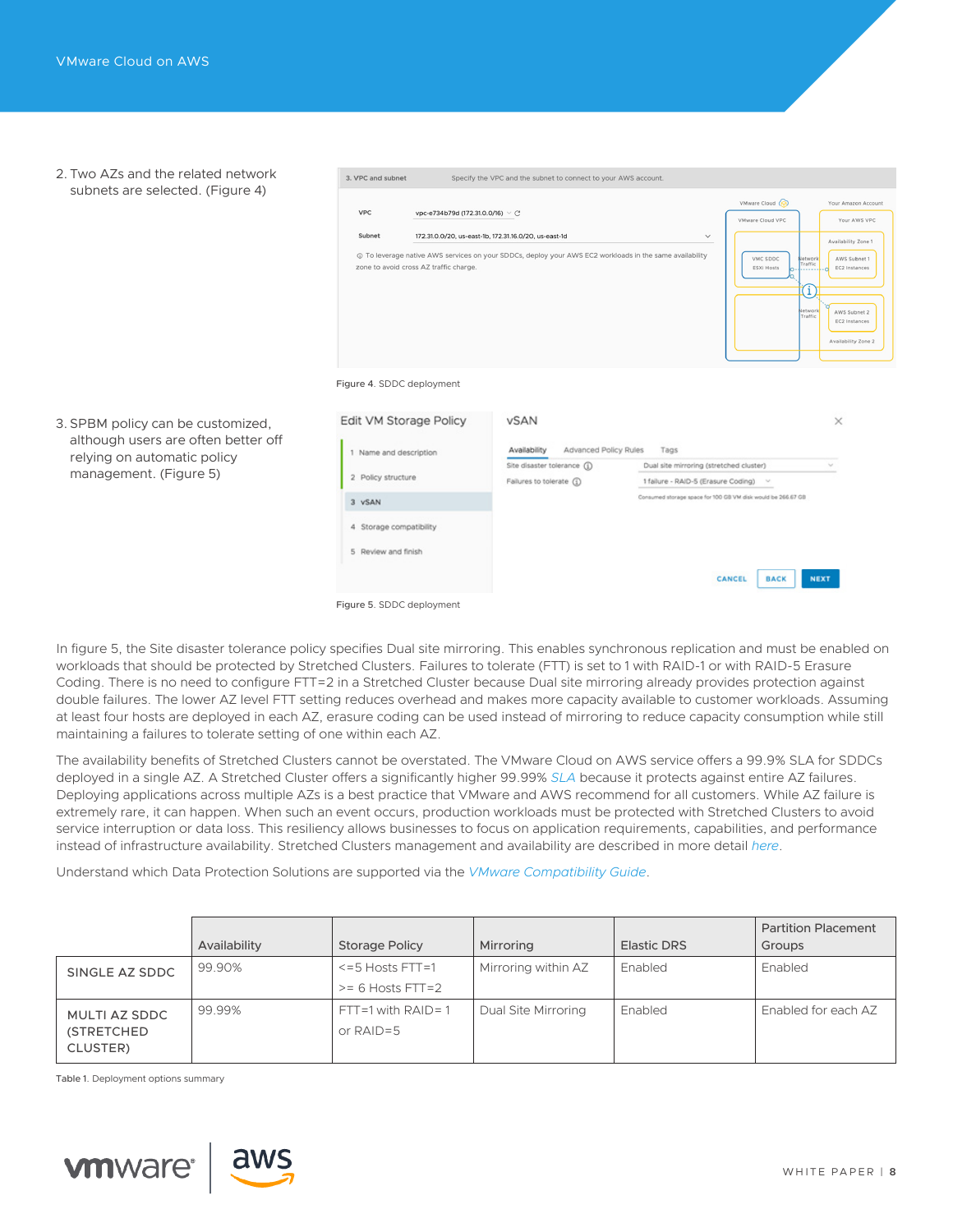# Business Continuity

# Data Protection

Protecting workloads is critical in safeguarding data from corruption, data loss, and compromise due to several factors such as human error, ransomware, etc. Data protection for VMware Cloud on AWS is driven by partner solutions, with most of the common solutions being supported. VMware offers a 'VMware Ready for VMware Cloud'- a partner certification program for certified solutions and provides software vendors with the highest level of product endorsement. Often these common solutions are already being used on-premises by customers to back up their existing workloads; leveraging the same tools to backup workloads in the cloud provides a consistent operations model.

One key benefit of VMware Cloud on AWS is that data protection solutions can leverage the elastic network interface (ENI) to provide high speed, low latency, access to AWS native storage. This allows traffic to traverse the VPC interconnect in the same AZ with no ingress or egress charges when using an EC2 based backup appliance and S3, EFS, or Glacier as a backup storage target.



Figure 6. Placeholder caption

# Disaster Recovery

VMware offers two in-house DRaaS solutions supported on VMware Cloud on AWS.

#### 1. VMware Cloud Disaster Recovery

VMware Cloud Disaster Recovery offers easy to use, on demand disaster protection and recovery, delivered as a SaaS service, with cloud economics. It combines cost-efficient cloud storage with simple SaaS-based management for IT resiliency at scale, and customers benefit from a 'pay when you need' failover capacity model for DR resources.

Leveraging the elasticity of cloud computing, VMware Cloud Disaster Recovery spins up VMware Cloud on AWS infrastructure only during a DR testing or failover event. It utilizes a highly efficient cloud storage layer for storing backups, lowering DR costs. It delivers fast recovery with zero copy and no rehydration of data from cloud storage to VMware Cloud on AWS hosts where the recovered VMs can be immediately powered-on. For longer term use, and achieving production-level performance, workloads can be migrated (using storage vMotion) to vSAN storage in the SDDC. Using optional pilot light clusters makes the recovery time even faster. VMs are maintained in their native VMware vSphere format, eliminating the need for brittle and time-consuming VM disk format conversions. Instant power-on of VMs is very powerful for rapid identification of the best recovery point when recovering from a ransomware attack.

VMware Cloud Disaster Recovery can protect a very broad set of IT services in a cost-efficient manner, with fast recovery capabilities (On-demand DRaaS). Learn more about VMware Cloud Disaster Recovery *[here](https://cloud.vmware.com/cloud-disaster-recovery)*.



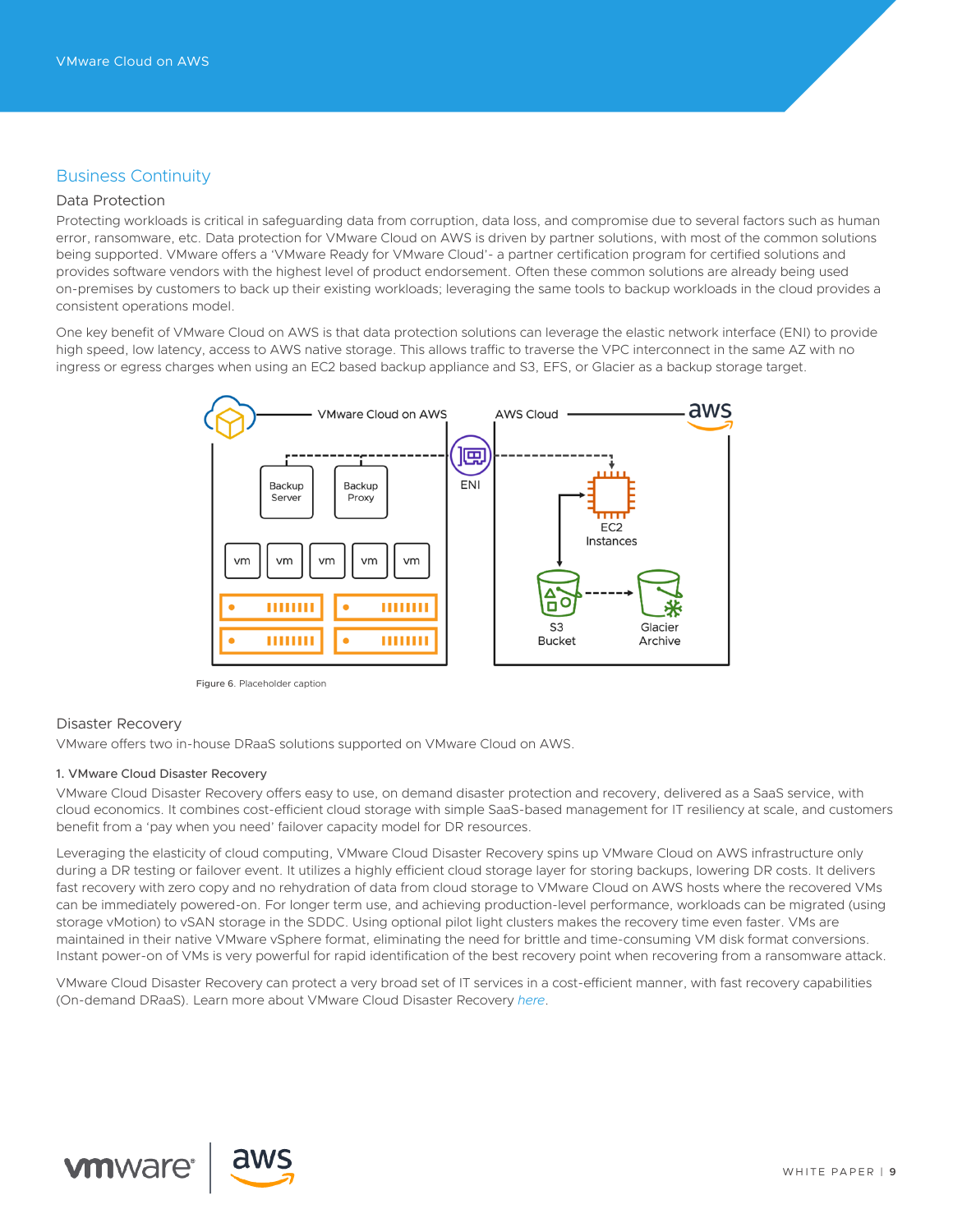#### 2. VMware Site Recovery

VMware Site Recovery offers Disaster Recovery as-a-Service (DRaaS) for VMware Cloud on AWS. VMware Site Recovery can protect mission critical IT services that require very low RPO and RTO (Hot DRaaS). Automated workflows deploy the Site Recovery components inside the SDDC while VMware maintains and supports them. This further extends availability for customer workloads by protecting VMware Cloud on AWS SDDCs operating in one AWS Region with a failover target in another AWS Region.

VMware Site Recovery enables customers to create recovery plans that fully automate and orchestrate failovers, allowing IT teams to offload manual tasks during the recovery process. At the heart of the DR solution is Site Recovery Manager (SRM) and vSphere Replication (VR). This proven DR tool helps customers reduce risks during critical times. VMware Site Recovery has extensive built-in testing capabilities and enables customers to perform frequent non-disruptive DR tests that automatically generate detailed reports, reducing the exposure to disasters. Learn more about VMware Site Recovery *[here](https://cloud.vmware.com/vmware-site-recovery)*.



Figure 6. Placeholder caption

Customers can combine the benefits of vSAN stretched clusters and DRaaS options to further enhance resiliency. Stretched clusters across AZs protect against a wide variety of host and AZ failures. DRaaS adds rapid recovery options for scenarios such as ransomware attacks. This combination of services and automation provides maximum availability and rapid disaster recovery—all without the need to manage the underlying infrastructure.

# Migration

#### VMware HCX

VMware HCX, an all-in-one solution for workload mobility is included with VMware Cloud on AWS. It abstracts and removes the boundaries of the underlying infrastructure, focusing on the workloads. Another boundary VMware HCX removes is that it supports several versions of vSphere going back to vSphere 5.0 to the most current vSphere 7.0 Update 1. VMware HCX has built-in WAN optimization, deduplication, and compression to increase efficiency while decreasing the time it takes to perform migrations. It can leverage a dedicated network connection such as AWS Direct Connect or your internet connection (100 Mbps). The established network tunnel is secured using suite B encryption. HCX has a single click option to extend on-premises networks (L2 stretch) to VMware Cloud on AWS, and once the workloads have been migrated, there is also an option to migrate the extended network. VMware Cloud on AWS customers have several migration types to choose from based on their required service level agreements, ranging from Replication Assisted vMotion (zero downtime), Bulk Migration (minimal downtime), and Cold Migration (downtime). Also included is the ability to create mobility groups based on workload or application dependency mapping for wave migrations.



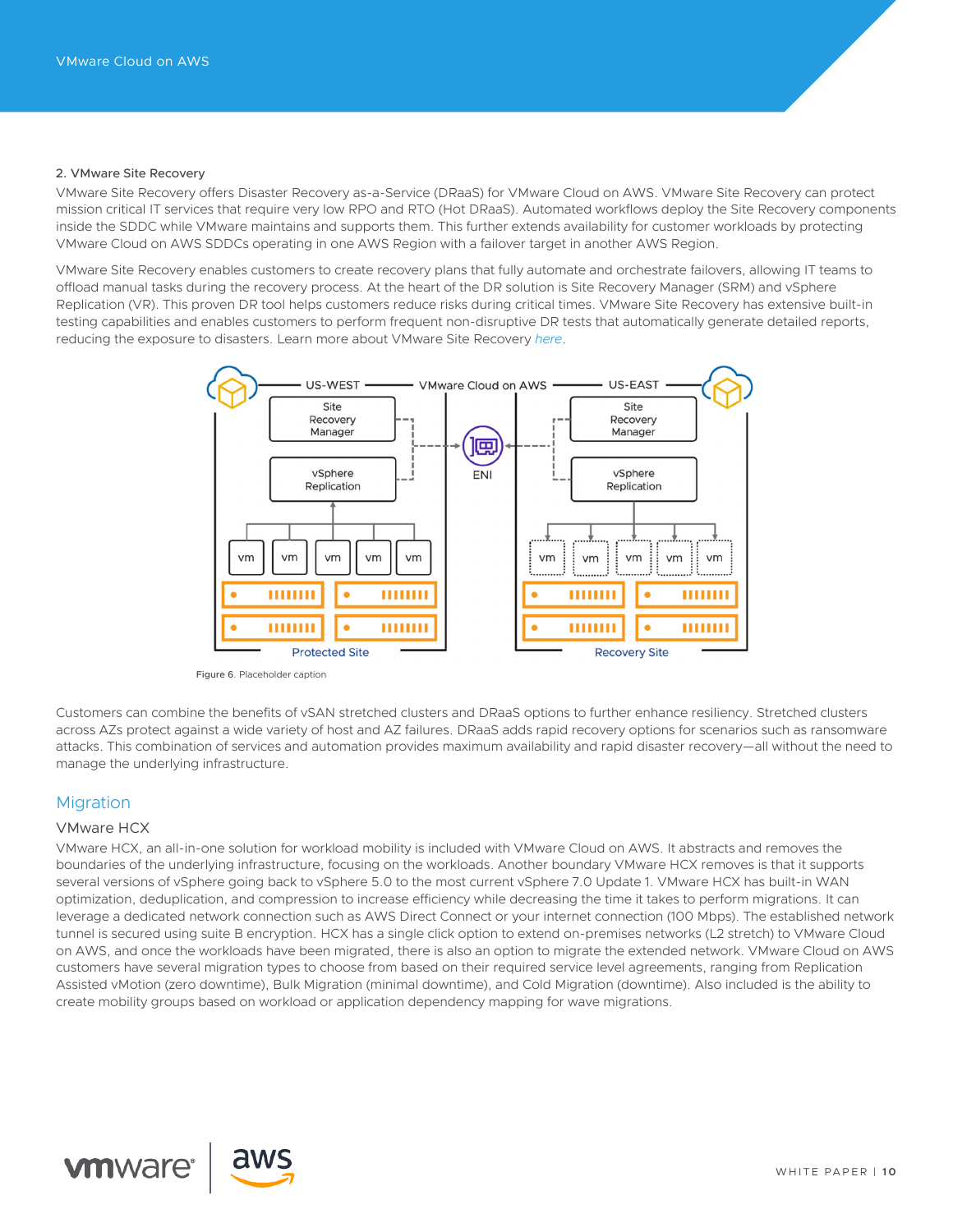# **Conclusion**

VMware Cloud on AWS delivers a seamlessly integrated hybrid cloud solution that extends on-premises vSphere environments to a VMware Software-Defined Data Center (SDDC) running on Amazon Elastic Compute Cloud (Amazon EC2) elastic, bare-metal infrastructure that is fully integrated as part of AWS. It provides a highly resilient and available platform with capabilities that enable customers to focus on their applications rather than the infrastructure. In summary, key highlights Include:

- Robust AWS global infrastructure
- Constant monitoring, failure detection and auto-remediation of the infrastructure
- Partition Placement Groups to minimize the impact of rack level failures
- vSAN Stretched Clusters to protect against AZ level failures
- Per-VM storage policies to manage availability levels and capacity consumption Elastic DRS to automatically scale clusters and optimize application performance
- vSphere HA to automate workload recovery from host failures Reliable networking due to AWS network infrastructure and VMware NSX
- Robust ecosystem of data protection and disaster recovery solutions
- VMware HCX facilitates migration of workloads to the cloud

Combined, these capabilities make VMware Cloud on AWS the easiest way for customers to migrate to the cloud, with built-in availability and resiliency. For more information, please contact your VMware or AWS representative or visit our website at *[https://](https://cloud.vmware.com/vmc-aws/) [cloud.vmware.com/vmc-aws/](https://cloud.vmware.com/vmc-aws/)*.

1. IDC White Paper, sponsored by VMWare, The Business Value of Running Applications on VMware Cloud on AWS in VMware Hybrid Cloud Environments, doc #US46919520, October 2020